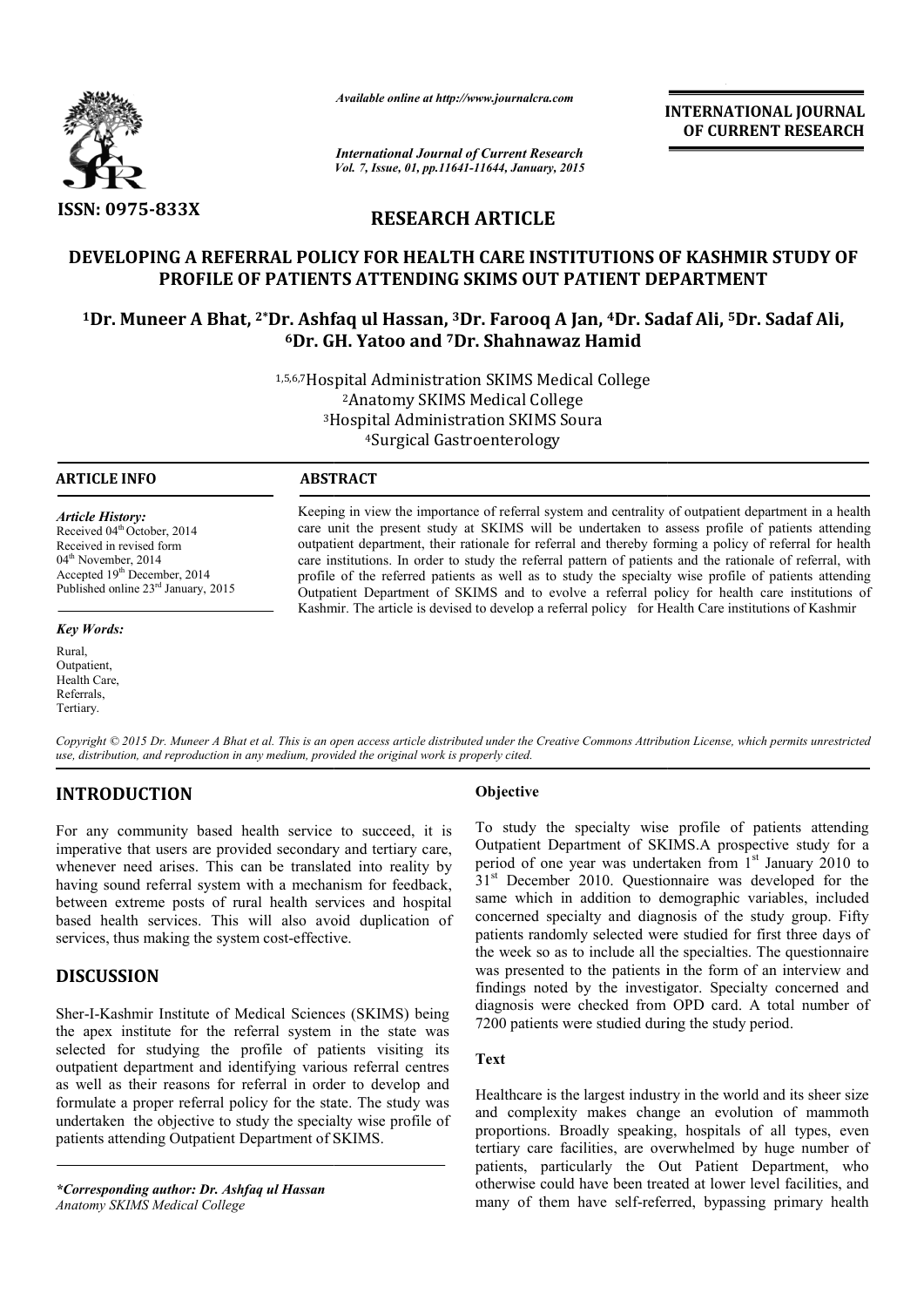*11642 Dr. Muneer A Bhat et al. Developing a referral policy for health care institutions of kashmir study of profile of patients attending skims out patient department*

care or district hospitals. The Outpatient Department is the most important area and is the first point of contact between a patient and hospital. The reputation of a hospital can largely be made or marred by its impression on the patients in the first few minutes after his arrival (Lewelyn-Davies and Macaulay, 1995). An ideal referral system would ensure that patients can receive appropriate, high-quality care for their high problems at low cost and nearby facility possible, given the resources available to the health system, with seamless transfer of information and responsibility as that patient may move up or down the referral chain.

Although few referral systems anywhere in the world live up to this ideal fully, but nevertheless the current situation can be improved. The outpatient department indulges in preventive, diagnostic and therapeutic work, besides educational work (Goel and Kumar, ?). Sheri Kashmir Institute of Medical Sciences, Srinagar is a 700 hundred bedded tertiary care centre, which has the facilities of inpatient care, outpatient facilities, day care units, round the clock diagnostic facilities in addition to advanced laboratory services. This being apex tertiary care Institute of the state it receives referred patients from all parts of the state including Jammu and Ladakh. With increase in the awareness of health care among masses there has been a tremendous increase in the work load of patients visiting the hospital thereby putting extra burden on the existing facilities of the hospital.

Proper referral of patients from various parts of the state to this apex institution is prerequisite for increasing the efficiency of services delivered to the patients as well as reducing the patient load which can easily be treated at lower levels of healthcare system. Rangrez R *et al* conducted a study at a large teaching hospital in Kashmir (Sher-i-Kashmir Institute of Medical Sciences.), by which 400 patients in out-patient department were put to a question for referral letter from peripheral/satellite care centre. l2(3%) patients had referral letter from other hospitals of the valley. 125(31 .3%) patients were referred from primary health centre's or dispensary while 7 (1.8%) patients had referral letter from private clinics.

256 (64,0%) patients attended the out-patient department without any referral letter The study reflects poorly on referral system between rural based and urban based health care systems Urgent attention is required to be given at policy planning level so that health professionals particularly in rural setting are made aware of their responsibilities, towards the importance of referral system. The system should be two way, so as to coordinate efforts for better patient care results.

Higher levels of care should provide feedback to the referring institution/doctor Proper filtering, as per need and protocols is to be maintained, so that one who needs specialized care may be directly referred to treating hospitals.. Regular review meeting should be held by top officials like Commissioner Secretary health and Medical Education, Director SKIMS, Principal Medical College and Director Health Services to monitor the progress and efficacy of the referrals with a view to identify deficiencies and improving the system (Rangrez *et al*., 2005).



**Fig. 1. Age and Gender Distribution of the Referred Patients**

To study the referral of various patients attending referral clinic at SKIMS a prospective study was undertaken for a period of one year from 1<sup>st</sup> January 2010 to 31<sup>st</sup> December 2010. Study revealed (table 1 and figure 1) that out of 5820 patients, 441 (14.5% ) were males in the age group 0-15 years while 131 (4.7%) were females in the same age group.778 (13.4%) were in the age group of 16-30 years, which included 324 (10.7%) males and 454 (16.3%) females. Maximum number of patients, 2115 (36.3%) were in the age group of 31-45years. This included 898 (29.5%) males and 1217 (43.8%) females. In the age group 46-60 years, there were 1067 (35.1%) males and 842 (30.3%) females. Only 446 (7.7%) patients were in the geriatric age group (>60 years), out of which only 137 (4.9%) were females.

#### **Table 2. Demographic Distribution of the Referred Patients**

| Male       | 3039 (52.2)                       |
|------------|-----------------------------------|
|            |                                   |
| Female     | 2781 (47.8)                       |
| Rural      | 3639 (62.5)                       |
|            | 2181 (37.5)                       |
| Literate   | 3176 (54.6)                       |
| Illiterate | 2644 (45.4)                       |
|            |                                   |
| Urban      | <b>Illiterate</b>                 |
|            |                                   |
|            | Urban<br>54.6<br>37.5<br>Literate |

**Fig. 2. Demographic Characteristics of the Referred Patients**

Demographic distribution of the referred patients (Table 2 and Figure 2) revealed that there were 3039 (52.2%) males and 2781(47.8%) females. 3639 (62.5%) belonged to rural back ground while 2181 (37.5%) were from urban background.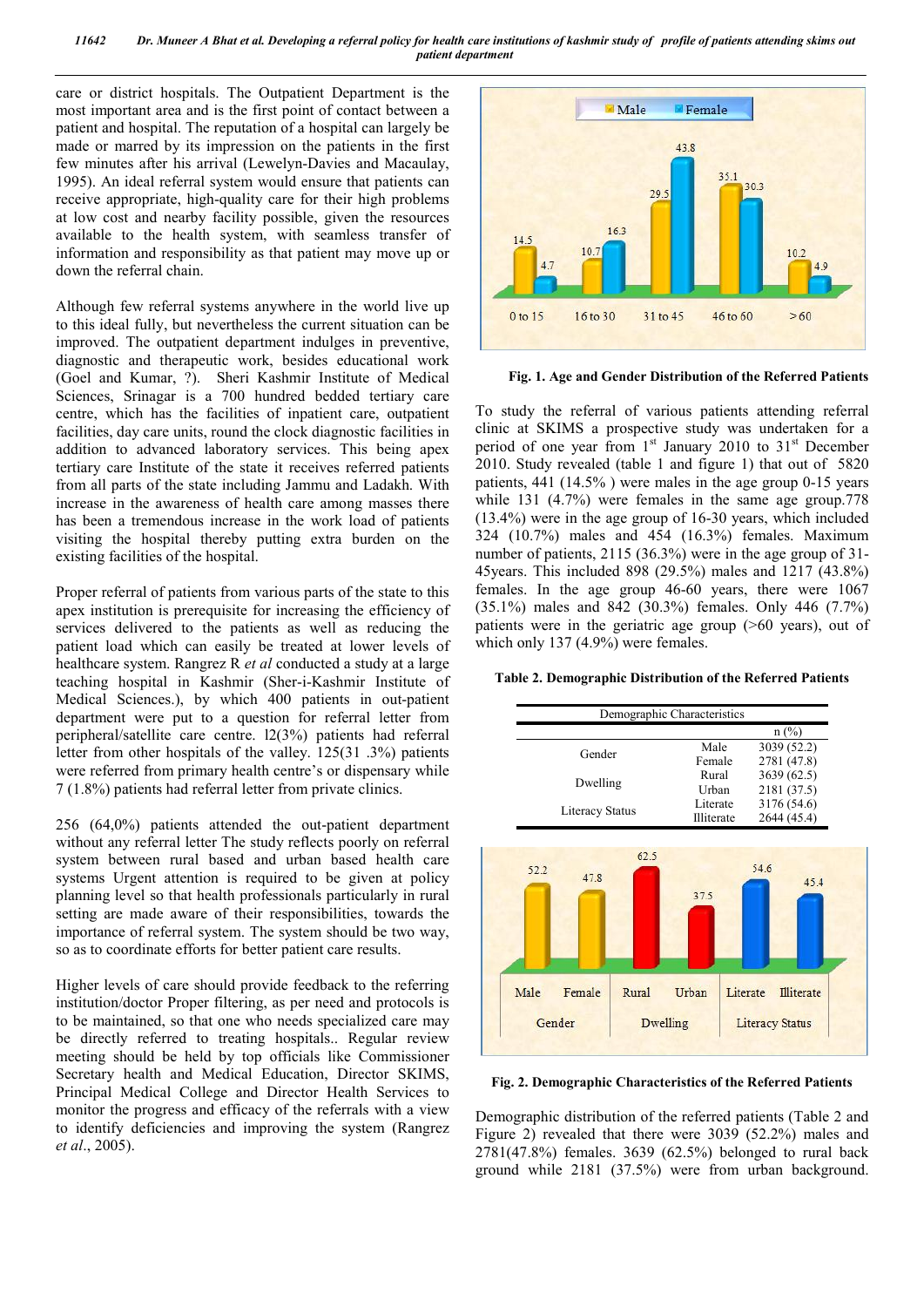Among the 5820, 54.6% were literate as they were able to read and write and 45.4% were illiterate.

#### **Table 3. Monthly Income and Smoking Status of the Referred Patients**

|               | Monthly Income (Rs) and Smoking Status across Gender of the Patients |         |         |         |               |
|---------------|----------------------------------------------------------------------|---------|---------|---------|---------------|
|               |                                                                      | Male    | Female  | Total   | p value       |
|               |                                                                      | $n$ (%) | $n$ (%) | $n$ (%) |               |
| Monthly       | < 5000                                                               | 1672    | 1600    | 3272    | $0.046$ (Sig) |
| Income        |                                                                      | (55.0)  | (57.5)  | (56.2)  |               |
| (Rs)          | 5000 to 10000                                                        | 1137    | 1009    | 2146    |               |
|               |                                                                      | (37.4)  | (36.3)  | (36.9)  |               |
|               | >10000                                                               | 230     | 172     | 402     |               |
|               |                                                                      | (7.6)   | (6.2)   | (6.9)   |               |
| Smoking       | Smoker                                                               | 1481    | 414     | 1895    | $0.000$ (Sig) |
| <b>Status</b> |                                                                      | (48.7)  | (14.9)  | (32.6)  |               |
|               | Non-smoker                                                           | 1558    | 2367    | 3925    |               |
|               |                                                                      | (51.3)  | (85.1)  | (67.4)  |               |
| Total         |                                                                      | 3039    | 2781    | 5820    |               |
|               |                                                                      | (52.2)  | (47.8)  | (100.0) |               |



**Fig. 3. Monthly Income, Smoking status and Diagnosis of the Referred Patients**

Observations revealed (Table 3 and Figure 3) that 3272 (56.2%) were having monthly income up to or below 5000. 2146(36.9%) were of the economic status from 5000-10000. Only 402(6.9%) were having monthly income greater than 10000. Out of the total study subjects only 1895 (32.6%) were smokers while maximum number of patients 3925 (67.4%) were non-smokers. 4166 (71.6%) were having medical problems and 1654 (28.4%) were surgical patients.

Distribution of patients (Table 4 and Figure 4) studied revealed that in the age group 0-15 years , 163 (3.9%) had medical ailments while 409 (24.7%) had surgical ailments. 572 (13.7%) patients in the age group 16-30 years were having medical problems while 206 (12.5%) were surgical patients. Equal distribution of medical and surgical patients was seen in the age group of 31-45 years i.e. 1577 (37.9%) were medical and 538(32.5%) were surgical patients. In the age group of 46-60 years 1519 (36.5%) of the studied patients were medical cases while 390 (23.6%) were surgical cases. In the geriatric age group ( $> 60$  years), 335(8.0%) were having medical ailments while 111(6.7%) were surgical patients. Regular review meeting should be held by top officials like Commissioner

Secretary health and Medical Education, Director SKIMS, Principal Medical College and Director Health Services to monitor the progress and efficacy of the referrals with a view to identify deficiencies and improving the system (Rangrez *et al*., 2005).

**Table 4. Age wise Medical and Surgical distribution of the Referred Patients**

| Medical and Surgical Distribution of Patients |                   |                   |               |  |  |
|-----------------------------------------------|-------------------|-------------------|---------------|--|--|
| Age (year)                                    | Medical n $(\% )$ | Surgicaln $(\% )$ | P value       |  |  |
| 0 to 15                                       | 163(3.9)          | 409(24.7)         |               |  |  |
| 16to 30                                       | 572 (13.7)        | 206(12.5)         | $0.000$ (Sig) |  |  |
| 31 to 45                                      | 1577 (37.9)       | 538 (32.5)        |               |  |  |
| $46$ to $60$                                  | 1519 (36.5)       | 390 (23.6)        |               |  |  |
| > 60                                          | 335(8.0)          | 111(6.7)          |               |  |  |
| Total                                         | 4166 (71.6)       | 1654 (28.4)       |               |  |  |



**Fig. 4. Age wise Distribution of the Referred Patients**



**Fig. 5. Referral Status of the Patients from various levels of healthcare system**

Regarding referral of patients from various healthcare facilities (Table 5 and Figure 5), the study revealed that only 172 (3%) patients attending the referral clinic were from Sub Centers.217(3.7%) patients were referred from allopathic dispensaries while 670(11.5%) were from Primary Health Centres. Sub District Hospitals referred 906 (15.6%) patients, while District Hospitals referred 1125(19.3%) patients.